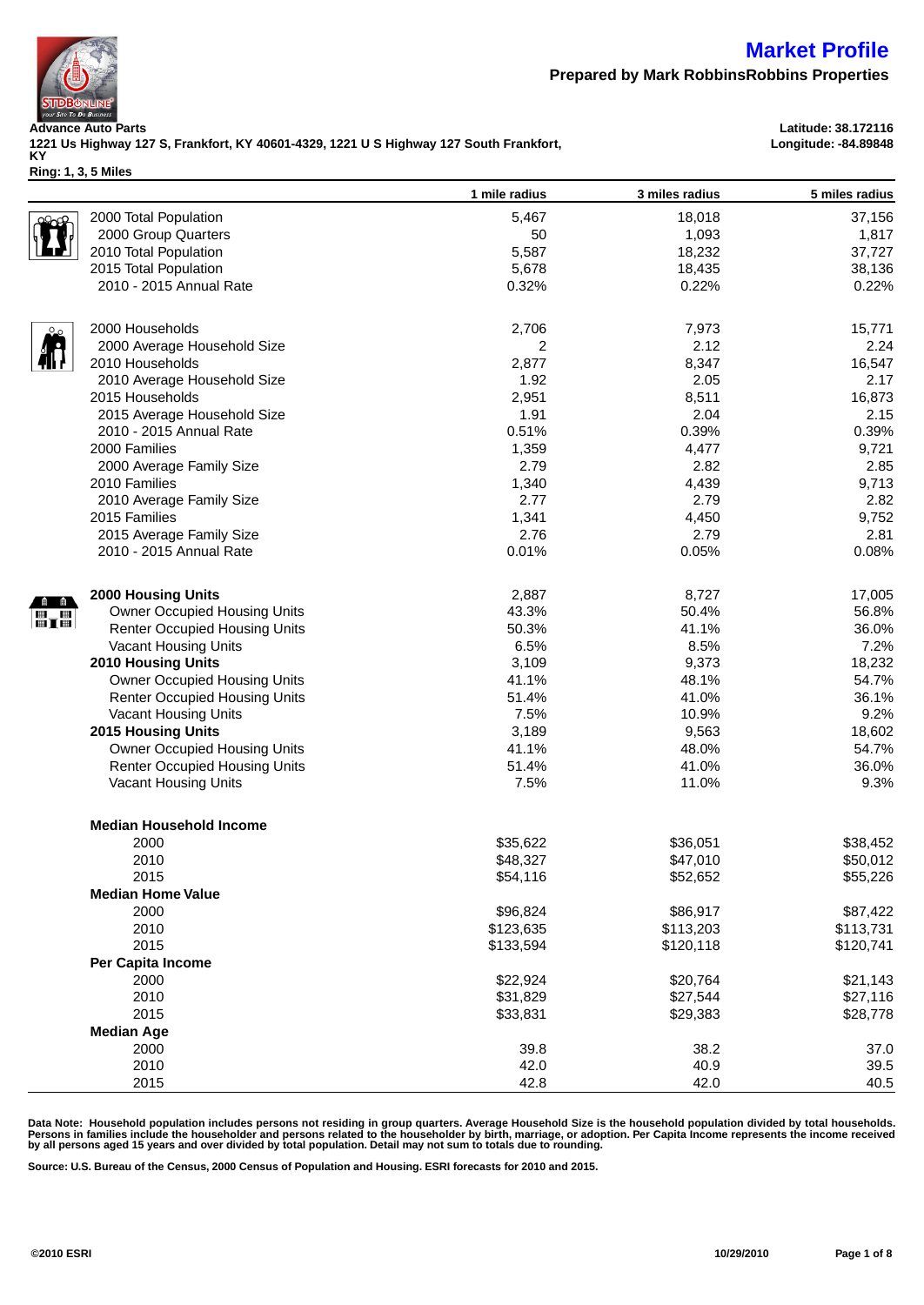

LA

### **Market Profile**

**Prepared by Mark RobbinsRobbins Properties**

**1 mile radius 3 miles radius 5 miles radius**

**Advance Auto Parts Latitude: 38.172116 1221 Us Highway 127 S, Frankfort, KY 40601-4329, 1221 U S Highway 127 South Frankfort, KY Ring: 1, 3, 5 Miles**

**Longitude: -84.89848**

| 2000 Households by Income                           |           |          |           |
|-----------------------------------------------------|-----------|----------|-----------|
| Household Income Base                               | 2,695     | 7,963    | 15,768    |
| $<$ \$15,000                                        | 17.2%     | 18.9%    | 18.5%     |
| \$15,000 - \$24,999                                 | 16.0%     | 15.0%    | 13.3%     |
| \$25,000 - \$34,999                                 | 15.7%     | 14.2%    | 13.1%     |
| \$35,000 - \$49,999                                 | 15.5%     | 18.5%    | 18.0%     |
| \$50,000 - \$74,999                                 | 16.5%     | 16.3%    | 18.0%     |
| \$75,000 - \$99,999                                 | 12.3%     | 9.9%     | 10.8%     |
| \$100,000 - \$149,999                               | 5.1%      | 5.2%     | 5.9%      |
| \$150,000 - \$199,999                               | 0.9%      | 1.0%     | 1.3%      |
| \$200,000+                                          | 0.8%      | 1.1%     | 1.0%      |
| Average Household Income                            | \$45,292  | \$46,161 | \$49,559  |
| 2010 Households by Income                           |           |          |           |
| Household Income Base                               | 2,878     | 8,348    | 16,547    |
| $<$ \$15,000                                        | 12.0%     | 13.5%    | 13.5%     |
| \$15,000 - \$24,999                                 | 11.8%     | 11.3%    | 10.1%     |
| \$25,000 - \$34,999                                 | 10.9%     | 11.3%    | 10.4%     |
| \$35,000 - \$49,999                                 | 17.0%     | 17.2%    | 15.9%     |
| \$50,000 - \$74,999                                 | 18.1%     | 19.9%    | 21.4%     |
| \$75,000 - \$99,999                                 | 15.7%     | 14.1%    | 14.8%     |
| \$100,000 - \$149,999                               | 10.2%     | 8.8%     | 9.8%      |
| \$150,000 - \$199,999                               | 2.7%      | 2.2%     | 2.3%      |
| \$200,000+                                          | 1.7%      | 1.7%     | 1.7%      |
| Average Household Income                            | \$60,519  | \$58,437 | \$60,685  |
| 2015 Households by Income                           |           |          |           |
| Household Income Base                               | 2,952     | 8,512    | 16,873    |
| $<$ \$15,000                                        | 11.0%     | 12.1%    | 12.0%     |
| \$15,000 - \$24,999                                 | 10.1%     | 9.7%     | 8.6%      |
| $$25,000 - $34,999$                                 | 9.8%      | 10.2%    | 9.2%      |
| $$35,000 - $49,999$                                 | 14.2%     | 14.5%    | 13.5%     |
| \$50,000 - \$74,999                                 | 23.6%     | 25.8%    | 27.5%     |
| \$75,000 - \$99,999                                 | 16.6%     | 14.9%    | 15.4%     |
| \$100,000 - \$149,999                               | 9.8%      | 8.4%     | 9.4%      |
| \$150,000 - \$199,999                               | 3.0%      | 2.5%     | 2.6%      |
| \$200,000+                                          | 1.9%      | 1.9%     | 1.8%      |
| Average Household Income                            | \$63,733  | \$61,725 | \$63,759  |
| 2000 Owner Occupied HUs by Value                    |           |          |           |
| Total                                               | 1,235     | 4,383    | 9,641     |
| $<$ \$50,000                                        | 4.0%      | 14.0%    | 12.6%     |
| \$50,000 - 99,999                                   | 51.7%     | 50.9%    | 51.6%     |
| \$100,000 - 149,999                                 | 33.8%     | 24.0%    | 21.7%     |
| \$150,000 - 199,999                                 | 7.2%      | 7.0%     | 8.7%      |
| \$200,000 - \$299,999                               | 2.8%      | 3.5%     | 4.1%      |
| \$300,000 - 499,999                                 | 0.6%      | 0.5%     | 0.6%      |
| \$500,000 - 999,999                                 | 0.0%      | 0.2%     | 0.5%      |
| $$1,000,000+$                                       | 0.0%      | 0.0%     | 0.1%      |
| Average Home Value                                  | \$108,296 | \$98,383 | \$103,509 |
| 2000 Specified Renter Occupied HUs by Contract Rent |           |          |           |
| Total                                               | 1,480     | 3,566    | 6,059     |
| With Cash Rent                                      | 98.1%     | 95.5%    | 95.6%     |
| No Cash Rent                                        | 1.9%      | 4.5%     | 4.4%      |
| Median Rent                                         | \$409     | \$388    | \$396     |
| Average Rent                                        | \$443     | \$407    | \$404     |
|                                                     |           |          |           |

Data Note: Income represents the preceding year, expressed in current dollars. Household income includes wage and salary earnings, interest, dividends, net rents,<br>pensions, SSI and welfare payments, child support and alim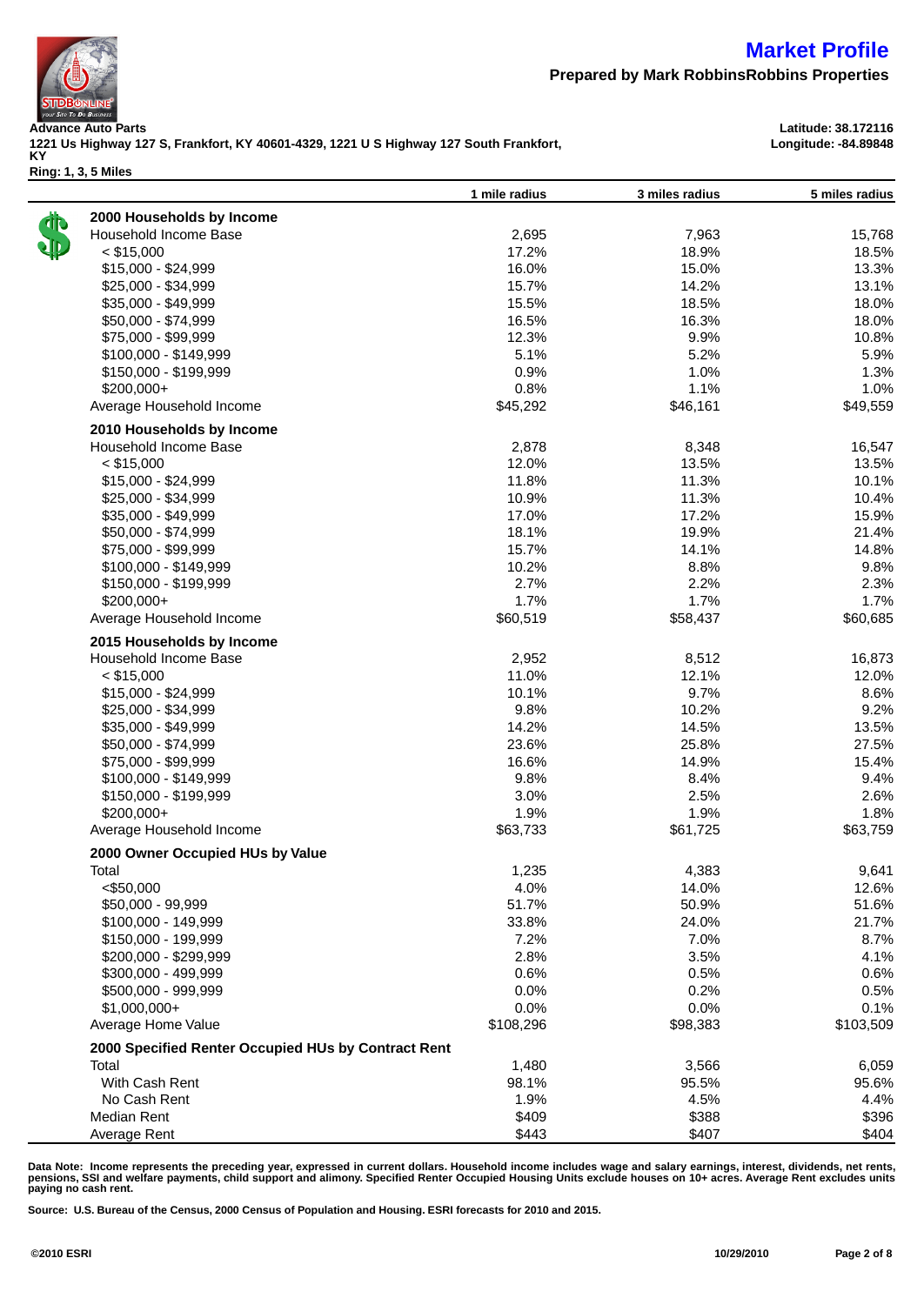

**Prepared by Mark RobbinsRobbins Properties**

**1 mile radius 3 miles radius 5 miles radius**

**Advance Auto Parts Latitude: 38.172116 1221 Us Highway 127 S, Frankfort, KY 40601-4329, 1221 U S Highway 127 South Frankfort, KY Ring: 1, 3, 5 Miles**

**Longitude: -84.89848**

| 2<br>7 |
|--------|

| 2000 Population by Age |       |        |        |
|------------------------|-------|--------|--------|
| Total                  | 5,466 | 18,016 | 37,156 |
| Age 0 - 4              | 5.0%  | 5.4%   | 6.0%   |
| Age 5 - 9              | 5.1%  | 5.6%   | 6.1%   |
| Age 10 - 14            | 5.5%  | 5.7%   | 6.1%   |
| Age 15 - 19            | 5.6%  | 6.0%   | 6.9%   |
| Age 20 - 24            | 7.6%  | 6.8%   | 7.2%   |
| Age 25 - 34            | 14.4% | 15.4%  | 14.6%  |
| Age 35 - 44            | 14.0% | 16.2%  | 15.8%  |
| Age 45 - 54            | 15.1% | 15.9%  | 15.1%  |
| Age 55 - 64            | 10.6% | 9.5%   | 9.3%   |
| Age 65 - 74            | 7.5%  | 6.7%   | 6.8%   |
| Age 75 - 84            | 6.5%  | 4.9%   | 4.5%   |
| Age 85+                | 3.0%  | 1.9%   | 1.6%   |
| Age 18+                | 81.0% | 79.7%  | 78.0%  |
| 2010 Population by Age |       |        |        |
| Total                  | 5,586 | 18,232 | 37,727 |
| Age 0 - 4              | 5.1%  | 5.2%   | 5.8%   |
| Age 5 - 9              | 4.6%  | 5.0%   | 5.6%   |
| Age 10 - 14            | 4.5%  | 5.1%   | 5.6%   |
| Age 15 - 19            | 4.9%  | 5.7%   | 6.5%   |
| Age 20 - 24            | 6.7%  | 6.8%   | 7.0%   |
| Age 25 - 34            | 14.9% | 13.6%  | 13.1%  |
| Age 35 - 44            | 12.9% | 14.6%  | 14.0%  |
|                        | 13.5% |        | 14.9%  |
| Age 45 - 54            |       | 15.0%  |        |
| Age 55 - 64            | 14.5% | 14.3%  | 13.6%  |
| Age 65 - 74            | 9.3%  | 7.8%   | 7.5%   |
| Age 75 - 84            | 5.7%  | 4.7%   | 4.5%   |
| Age 85+                | 3.3%  | 2.3%   | 2.0%   |
| Age 18+                | 83.0% | 81.5%  | 79.5%  |
| 2015 Population by Age |       |        |        |
| Total                  | 5,679 | 18,433 | 38,134 |
| Age 0 - 4              | 5.1%  | 5.1%   | 5.6%   |
| Age 5 - 9              | 4.7%  | 4.9%   | 5.6%   |
| Age 10 - 14            | 4.5%  | 5.0%   | 5.6%   |
| Age 15 - 19            | 4.5%  | 5.3%   | 6.2%   |
| Age 20 - 24            | 6.0%  | 6.5%   | 6.8%   |
| Age 25 - 34            | 14.5% | 13.6%  | 13.2%  |
| Age 35 - 44            | 13.6% | 13.9%  | 13.3%  |
| Age 45 - 54            | 12.5% | 13.9%  | 13.7%  |
| Age 55 - 64            | 13.6% | 14.2%  | 13.7%  |
| Age 65 - 74            | 11.9% | 10.5%  | 9.8%   |
| Age 75 - 84            | 6.2%  | 5.0%   | 4.6%   |
| Age $85+$              | 3.1%  | 2.2%   | 1.9%   |
| Age 18+                | 83.1% | 81.9%  | 79.8%  |
| 2000 Population by Sex |       |        |        |
| Males                  | 46.0% | 48.3%  | 48.0%  |
| Females                | 54.0% | 51.7%  | 52.0%  |
| 2010 Population by Sex |       |        |        |
| Males                  | 46.8% | 48.7%  | 48.4%  |
| Females                | 53.2% | 51.3%  | 51.6%  |
| 2015 Population by Sex |       |        |        |
| Males                  | 47.2% | 48.9%  | 48.6%  |
| Females                | 52.8% | 51.1%  | 51.4%  |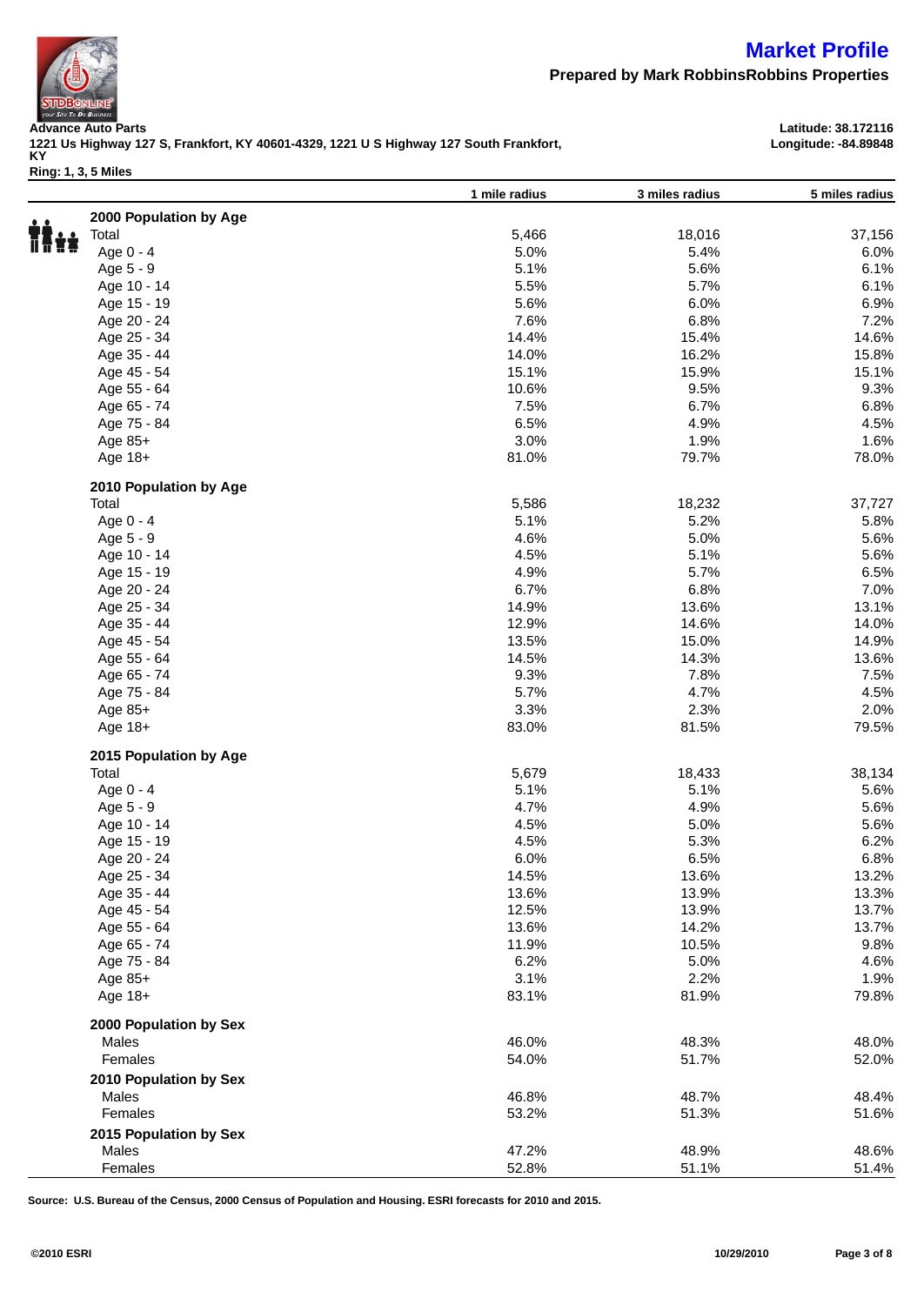

**Prepared by Mark RobbinsRobbins Properties**

**Advance Auto Parts Latitude: 38.172116 1221 Us Highway 127 S, Frankfort, KY 40601-4329, 1221 U S Highway 127 South Frankfort, KY**

**Ring: 1, 3, 5 Miles**

|   |                                               | 1 mile radius | 3 miles radius | 5 miles radius |
|---|-----------------------------------------------|---------------|----------------|----------------|
|   | 2000 Population by Race/Ethnicity             |               |                |                |
|   | Total                                         | 5,468         | 18,017         | 37,155         |
|   | White Alone                                   | 88.6%         | 88.4%          | 86.1%          |
|   | <b>Black Alone</b>                            | 7.6%          | 9.2%           | 11.1%          |
|   | American Indian Alone                         | 0.2%          | 0.1%           | 0.1%           |
|   | Asian or Pacific Islander Alone               | 1.9%          | 0.9%           | 0.8%           |
|   | Some Other Race Alone                         | 0.5%          | 0.3%           | 0.6%           |
|   | Two or More Races                             | 1.2%          | 1.1%           | 1.3%           |
|   | Hispanic Origin                               | 1.2%          | 0.9%           | 1.2%           |
|   | Diversity Index                               | 22.7          | 22.5           | 26.5           |
|   | 2010 Population by Race/Ethnicity             |               |                |                |
|   | Total                                         | 5,587         | 18,232         | 37,727         |
|   | White Alone                                   | 86.3%         | 86.7%          | 84.3%          |
|   | <b>Black Alone</b>                            | 8.3%          | 9.7%           | 11.5%          |
|   | American Indian Alone                         | 0.2%          | 0.2%           | 0.2%           |
|   | Asian or Pacific Islander Alone               | 2.6%          | 1.3%           | 1.2%           |
|   | Some Other Race Alone                         | 0.9%          | 0.6%           | 1.0%           |
|   | Two or More Races                             | 1.7%          | 1.6%           | 1.9%           |
|   | Hispanic Origin                               | 2.3%          | 1.7%           | 2.3%           |
|   | Diversity Index                               | 28.2          | 26.3           | 30.8           |
|   | 2015 Population by Race/Ethnicity             |               |                |                |
|   | Total                                         | 5,678         | 18,435         | 38,137         |
|   | White Alone                                   | 85.0%         | 85.9%          | 83.5%          |
|   | <b>Black Alone</b>                            | 8.6%          | 9.9%           | 11.6%          |
|   | American Indian Alone                         | 0.2%          | 0.2%           | 0.2%           |
|   | Asian or Pacific Islander Alone               | 3.2%          | 1.5%           | 1.4%           |
|   | Some Other Race Alone                         | 1.0%          | 0.6%           | 1.1%           |
|   | Two or More Races                             | 2.0%          | 1.9%           | 2.2%           |
|   | Hispanic Origin                               | 2.9%          | 2.1%           | 2.8%           |
|   | Diversity Index                               | 30.9          | 28.3           | 32.8           |
|   | 2000 Population 3+ by School Enrollment       |               |                |                |
| H | Total                                         | 5,235         | 17,426         | 35,786         |
|   | Enrolled in Nursery/Preschool                 | 1.6%          | 1.6%           | 1.6%           |
|   | Enrolled in Kindergarten                      | 0.7%          | 0.8%           | 0.8%           |
|   | Enrolled in Grade 1-8                         | 8.5%          | 10.4%          | 11.1%          |
|   | Enrolled in Grade 9-12                        | 5.6%          | 6.2%           | 5.8%           |
|   | <b>Enrolled in College</b>                    | 4.7%          | 4.0%           | 5.4%           |
|   | Enrolled in Grad/Prof School                  | 0.6%          | 0.8%           | 0.8%           |
|   | Not Enrolled in School                        | 78.4%         | 76.3%          | 74.5%          |
|   | 2010 Population 25+ by Educational Attainment |               |                |                |
|   | Total                                         | 4,143         | 13,186         | 26,212         |
|   | Less than 9th Grade                           | 2.3%          | 4.8%           | 5.1%           |
|   | 9th - 12th Grade, No Diploma                  | 6.5%          | 9.5%           | 9.1%           |
|   | <b>High School Graduate</b>                   | 25.6%         | 30.0%          | 30.6%          |
|   |                                               |               |                |                |
|   | Some College, No Degree                       | 21.9%         | 19.2%          | 20.6%          |
|   | Associate Degree                              | 4.5%          | 5.3%           | 5.8%           |
|   | Bachelor's Degree                             | 26.6%         | 20.6%          | 18.6%          |
|   | Graduate/Professional Degree                  | 12.6%         | 10.6%          | 10.3%          |
|   |                                               |               |                |                |

**Data Note: Persons of Hispanic Origin may be of any race. The Diversity Index measures the probability that two people from the same area will be from different race/ ethnic groups.**

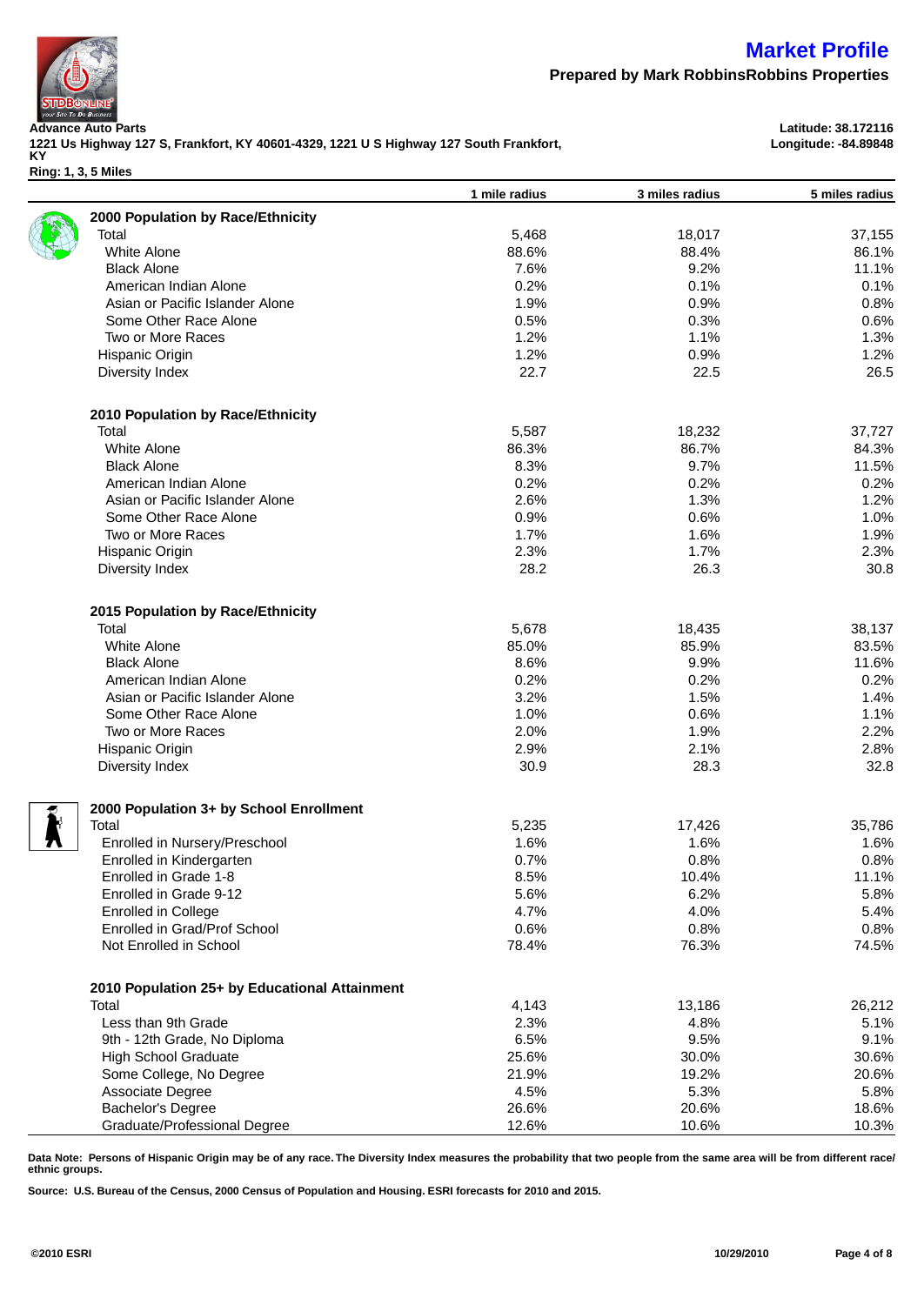

**Longitude: -84.89848**

**Prepared by Mark RobbinsRobbins Properties**

**Advance Auto Parts Latitude: 38.172116 1221 Us Highway 127 S, Frankfort, KY 40601-4329, 1221 U S Highway 127 South Frankfort, KY**

**Ring: 1, 3, 5 Miles**

|     |                                                                    | 1 mile radius | 3 miles radius | 5 miles radius |
|-----|--------------------------------------------------------------------|---------------|----------------|----------------|
|     | 2010 Population 15+ by Marital Status                              |               |                |                |
|     | Total                                                              | 4,792         | 15,458         | 31,312         |
|     | Never Married                                                      | 28.0%         | 26.8%          | 25.2%          |
|     | Married                                                            | 41.0%         | 45.1%          | 50.0%          |
|     | Widowed                                                            | 8.7%          | 8.3%           | 7.4%           |
|     | <b>Divorced</b>                                                    | 22.3%         | 19.7%          | 17.4%          |
|     |                                                                    |               |                |                |
|     | 2000 Population 16+ by Employment Status                           |               |                |                |
| [編] | Total                                                              | 4,530         | 14,769         | 29,911         |
|     | In Labor Force                                                     | 66.6%         | 63.1%          | 65.5%          |
|     | Civilian Employed                                                  | 64.4%         | 59.6%          | 60.6%          |
|     | Civilian Unemployed                                                | 1.9%          | 3.2%           | 4.7%           |
|     | In Armed Forces                                                    | 0.3%          | 0.2%           | 0.2%           |
|     | Not in Labor Force                                                 | 33.4%         | 36.9%          | 34.5%          |
|     |                                                                    |               |                |                |
|     | 2010 Civilian Population 16+ in Labor Force                        |               |                |                |
|     | Civilian Employed                                                  | 91.6%         | 89.8%          | 89.3%          |
|     | Civilian Unemployed                                                | 8.4%          | 10.2%          | 10.7%          |
|     | 2015 Civilian Population 16+ in Labor Force                        |               |                |                |
|     | Civilian Employed                                                  | 93.2%         | 91.8%          | 91.4%          |
|     | Civilian Unemployed                                                | 6.8%          | 8.2%           | 8.6%           |
|     |                                                                    |               |                |                |
|     | 2000 Females 16+ by Employment Status and Age of Children<br>Total | 2,528         | 7,729          | 15,751         |
|     | Own Children < 6 Only                                              | 5.9%          | 6.4%           | 7.2%           |
|     |                                                                    | 4.4%          | 4.9%           | 5.1%           |
|     | Employed/in Armed Forces                                           |               |                |                |
|     | Unemployed                                                         | 0.0%          | 0.1%           | 0.3%           |
|     | Not in Labor Force                                                 | 1.5%          | 1.4%           | 1.8%           |
|     | Own Children < 6 and 6-17 Only                                     | 3.8%          | 4.3%           | 4.6%           |
|     | Employed/in Armed Forces                                           | 3.3%          | 3.2%           | 3.4%           |
|     | Unemployed                                                         | 0.0%          | 0.1%           | 0.2%           |
|     | Not in Labor Force                                                 | 0.4%          | 1.0%           | 1.0%           |
|     | Own Children 6-17 Only                                             | 12.5%         | 14.5%          | 15.7%          |
|     | Employed/in Armed Forces                                           | 10.6%         | 12.1%          | 12.5%          |
|     | Unemployed                                                         | 0.0%          | 0.1%           | 0.4%           |
|     | Not in Labor Force                                                 | 1.8%          | 2.2%           | 2.9%           |
|     | No Own Children < 18                                               | 77.9%         | 74.8%          | 72.5%          |
|     | Employed/in Armed Forces                                           | 40.8%         | 37.0%          | 35.6%          |
|     | Unemployed                                                         | 1.6%          | 2.2%           | 3.3%           |
|     | Not in Labor Force                                                 | 35.5%         | 35.6%          | 33.6%          |
|     | 2010 Employed Population 16+ by Industry                           |               |                |                |
|     | Total                                                              | 2,719         | 8,184          | 17,034         |
|     | Agriculture/Mining                                                 | 0.2%          | 0.5%           | 1.1%           |
|     | Construction                                                       | 3.8%          | 4.7%           | 5.2%           |
|     | Manufacturing                                                      | 7.0%          | 7.5%           | 8.0%           |
|     |                                                                    | 1.3%          |                |                |
|     | <b>Wholesale Trade</b>                                             |               | 1.0%           | 0.9%           |
|     | <b>Retail Trade</b>                                                | 9.5%          | 9.7%           | 9.8%           |
|     | <b>Transportation/Utilities</b>                                    | 0.8%          | 2.2%           | 2.7%           |
|     | Information                                                        | 1.5%          | 1.8%           | 1.5%           |
|     | Finance/Insurance/Real Estate                                      | 6.5%          | 6.0%           | 6.3%           |
|     | Services                                                           | 30.8%         | 33.7%          | 33.5%          |
|     | <b>Public Administration</b>                                       | 38.7%         | 32.9%          | 31.0%          |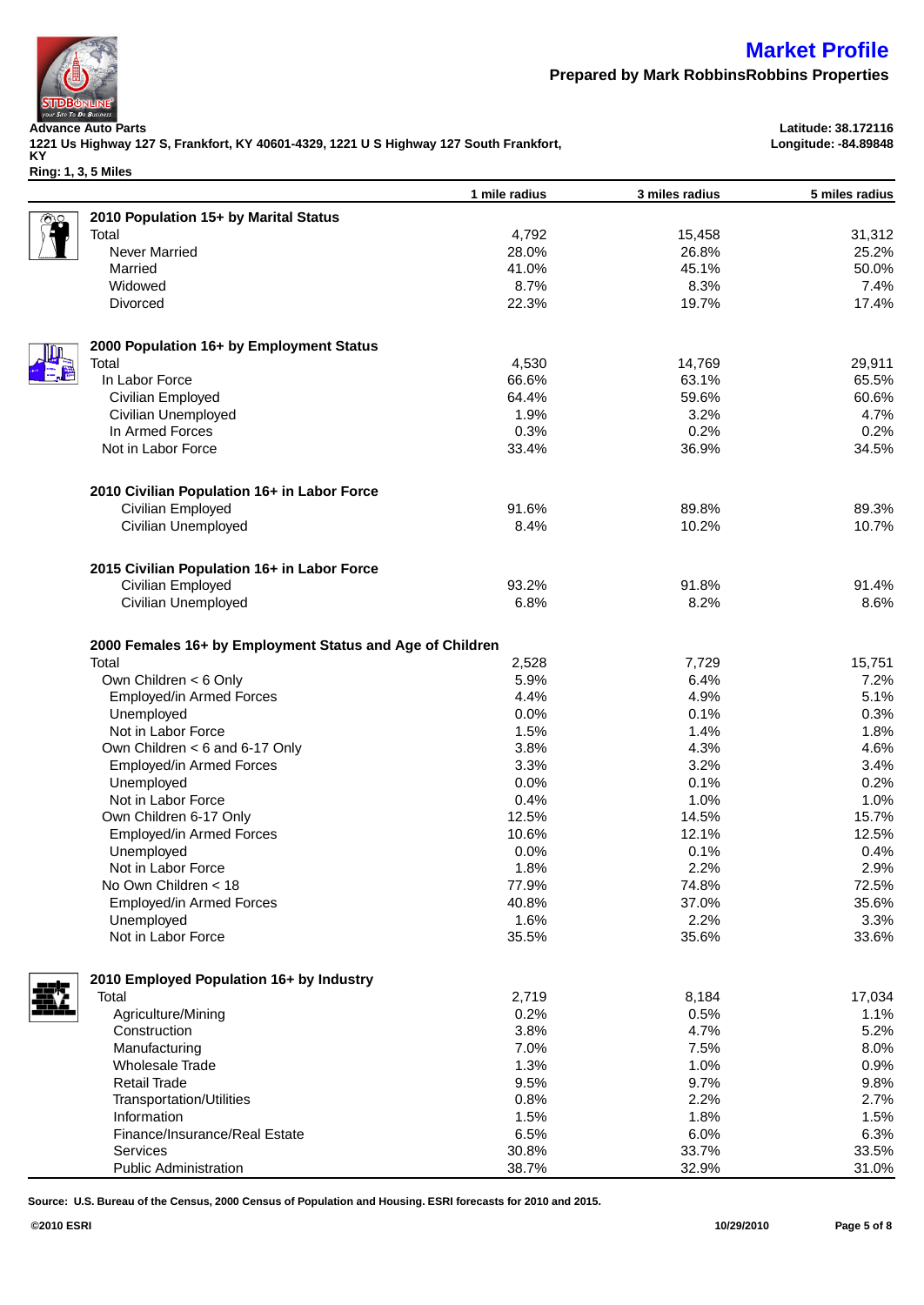

**Advance Auto Parts Latitude: 38.172116 1221 Us Highway 127 S, Frankfort, KY 40601-4329, 1221 U S Highway 127 South Frankfort, KY**

**Ring: 1, 3, 5 Miles**

**Prepared by Mark RobbinsRobbins Properties**

**Longitude: -84.89848**

|                                                     | 1 mile radius | 3 miles radius | 5 miles radius |
|-----------------------------------------------------|---------------|----------------|----------------|
|                                                     |               |                |                |
| 2010 Employed Population 16+ by Occupation          |               |                |                |
| Total                                               | 2,719         | 8,184          | 17,035         |
| <b>White Collar</b>                                 | 71.4%         | 66.6%          | 66.0%          |
| Management/Business/Financial                       | 22.4%         | 19.5%          | 19.3%          |
| Professional                                        | 22.1%         | 20.8%          | 20.0%          |
| Sales                                               | 8.2%          | 8.0%           | 7.6%           |
| <b>Administrative Support</b>                       | 18.7%         | 18.3%          | 19.1%          |
| <b>Services</b>                                     | 16.3%         | 16.7%          | 15.3%          |
| <b>Blue Collar</b>                                  | 12.3%         | 16.8%          | 18.7%          |
| Farming/Forestry/Fishing                            | 0.0%          | 0.1%           | 0.2%           |
| Construction/Extraction                             | 4.2%          | 4.4%           | 4.7%           |
| Installation/Maintenance/Repair                     | 1.6%          | 3.4%           | 3.2%           |
| Production                                          | 4.2%          | 5.6%           | 6.1%           |
| <b>Transportation/Material Moving</b>               | 2.4%          | 3.2%           | 4.5%           |
| 2000 Workers 16+ by Means of Transportation to Work |               |                |                |
| Total                                               | 2,905         | 8,712          | 17,791         |
| Drove Alone - Car, Truck, or Van                    | 81.0%         | 79.6%          | 79.7%          |
| Carpooled - Car, Truck, or Van                      | 15.0%         | 14.0%          | 14.2%          |
| <b>Public Transportation</b>                        | 0.1%          | 0.9%           | 0.7%           |
| Walked                                              | 2.0%          | 2.7%           | 2.5%           |
| <b>Other Means</b>                                  | 0.0%          | 0.6%           | 0.6%           |
| Worked at Home                                      | 1.9%          | 2.2%           | 2.3%           |
|                                                     |               |                |                |
| 2000 Workers 16+ by Travel Time to Work             |               |                |                |
| Total                                               | 2,905         | 8,713          | 17,791         |
| Did Not Work at Home                                | 98.1%         | 97.8%          | 97.7%          |
| Less than 5 minutes                                 | 7.1%          | 6.1%           | 4.7%           |
| 5 to 9 minutes                                      | 20.8%         | 20.6%          | 19.6%          |
| 10 to 19 minutes                                    | 51.2%         | 44.4%          | 44.3%          |
| 20 to 24 minutes                                    | 6.3%          | 9.6%           | 10.4%          |
| 25 to 34 minutes                                    | 5.8%          | 7.3%           | 8.2%           |
| 35 to 44 minutes                                    | 2.6%          | 3.6%           | 4.3%           |
| 45 to 59 minutes                                    | 3.0%          | 4.3%           | 3.8%           |
| 60 to 89 minutes                                    | 0.6%          | 1.2%           | 1.4%           |
| 90 or more minutes                                  | 0.7%          | 0.6%           | 0.9%           |
| Worked at Home                                      | 1.9%          | 2.2%           | 2.3%           |
| Average Travel Time to Work (in min)                | 14.4          | 16.0           | 16.9           |
| 2000 Households by Vehicles Available               |               |                |                |
| Total                                               | 2,714         | 7,983          | 15,771         |
| None                                                | 14.9%         | 11.8%          | 9.6%           |
| 1                                                   | 45.9%         | 41.2%          | 38.6%          |
| 2                                                   | 30.0%         | 35.0%          | 37.6%          |
| 3                                                   | 6.7%          | 9.8%           | 10.9%          |
| 4                                                   | 2.0%          | 1.7%           | 2.5%           |
| $5+$                                                | 0.6%          | 0.6%           | 0.9%           |
| Average Number of Vehicles Available                | $1.4$         | 1.5            | 1.6            |

**Source: U.S. Bureau of the Census, 2000 Census of Population and Housing. ESRI forecasts for 2010 and 2015.**

**©2010 ESRI 10/29/2010 Page 6 of 8**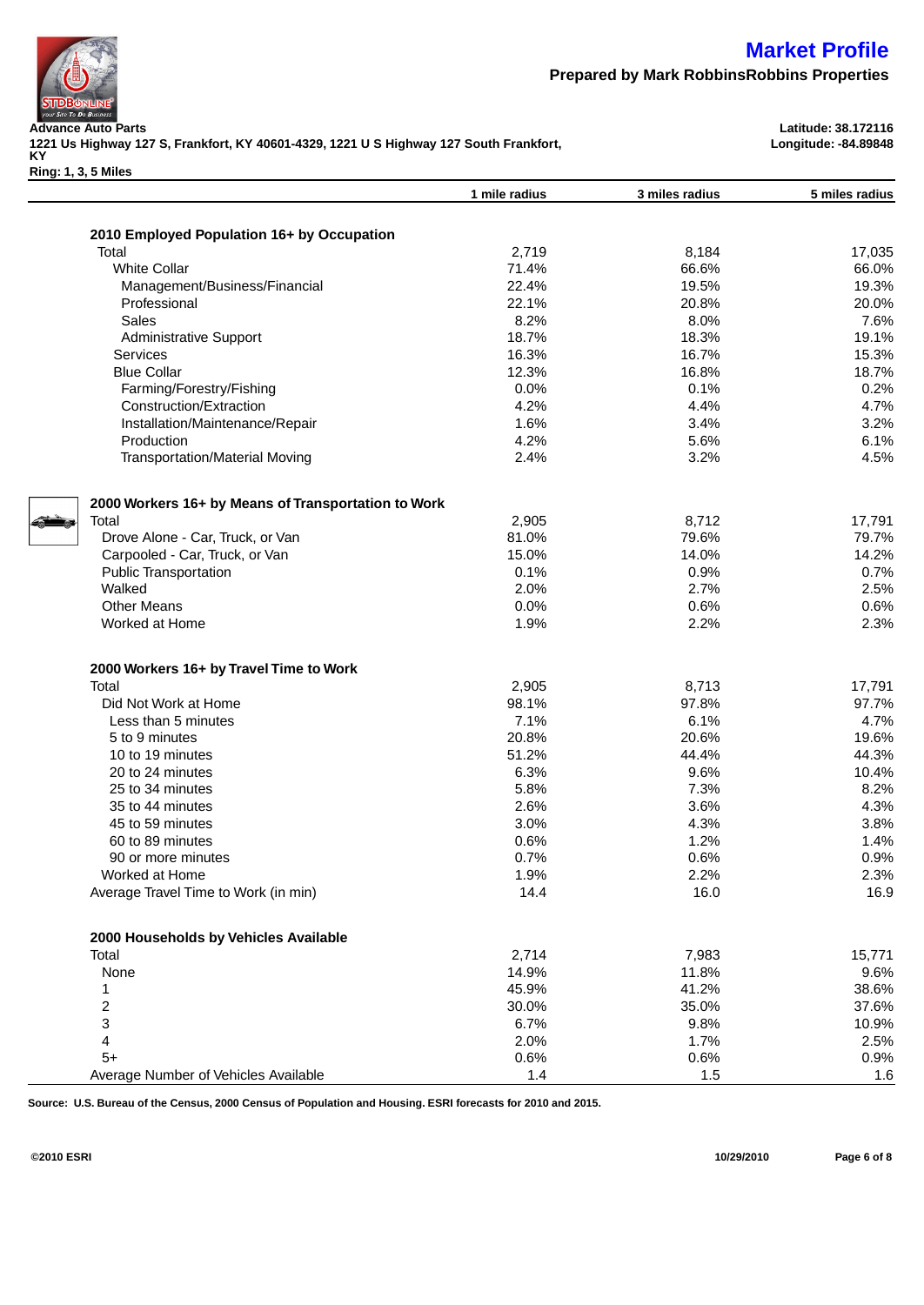

**Prepared by Mark RobbinsRobbins Properties**

**1 mile radius 3 miles radius 5 miles radius**

**Advance Auto Parts Latitude: 38.172116 1221 Us Highway 127 S, Frankfort, KY 40601-4329, 1221 U S Highway 127 South Frankfort, KY Ring: 1, 3, 5 Miles**

**Longitude: -84.89848**

| 2000 Households by Type                             |       |                |        |
|-----------------------------------------------------|-------|----------------|--------|
| Total                                               | 2,708 | 7,974          | 15,771 |
| Family Households                                   | 50.2% | 56.1%          | 61.6%  |
| Married-couple Family                               | 36.9% | 41.4%          | 45.4%  |
| With Related Children                               | 14.2% | 17.5%          | 19.7%  |
| Other Family (No Spouse)                            | 13.3% | 14.7%          | 16.2%  |
| With Related Children                               | 9.0%  | 9.8%           | 10.9%  |
| Nonfamily Households                                | 49.8% | 43.9%          | 38.4%  |
| Householder Living Alone                            | 43.5% | 38.2%          | 33.0%  |
| Householder Not Living Alone                        | 6.2%  | 5.6%           | 5.4%   |
| Households with Related Children                    | 23.3% | 27.2%          | 30.6%  |
| Households with Persons 65+                         | 26.2% | 23.6%          | 23.4%  |
| 2000 Households by Size                             |       |                |        |
| Total                                               | 2,706 | 7,973          | 15,771 |
| 1 Person Household                                  | 43.6% | 38.2%          | 33.0%  |
| 2 Person Household                                  | 31.9% | 32.3%          | 33.5%  |
| 3 Person Household                                  | 13.2% | 15.1%          | 16.8%  |
| 4 Person Household                                  | 7.9%  | 9.5%           | 11.4%  |
| 5 Person Household                                  | 2.5%  | 3.4%           | 3.8%   |
| 6 Person Household                                  | 0.6%  | 1.0%           | 1.0%   |
| 7+ Person Household                                 | 0.3%  | 0.5%           | 0.5%   |
| 2000 Households by Year Householder Moved In        |       |                |        |
| Total                                               | 2,716 | 7,982          | 15,770 |
| Moved in 1999 to March 2000                         | 30.7% | 24.7%          | 23.8%  |
| Moved in 1995 to 1998                               | 24.4% | 27.0%          | 27.1%  |
| Moved in 1990 to 1994                               | 13.8% | 15.9%          | 16.7%  |
| Moved in 1980 to 1989                               | 15.4% | 15.4%          | 14.5%  |
| Moved in 1970 to 1979                               | 8.7%  | 9.1%           | 9.8%   |
| Moved in 1969 or Earlier                            | 7.0%  | 7.8%           | 8.2%   |
| Median Year Householder Moved In                    | 1996  | 1995           | 1995   |
|                                                     |       |                |        |
| 2000 Housing Units by Units in Structure<br>Total   | 2,904 |                | 16,996 |
| 1, Detached                                         | 44.9% | 8,753<br>57.1% | 63.1%  |
| 1, Attached                                         | 2.9%  | 2.0%           | 2.0%   |
| $\overline{2}$                                      | 5.9%  | 7.9%           | 6.8%   |
| 3 or 4                                              | 12.9% | 9.2%           | 8.6%   |
| 5 to 9                                              | 12.7% | 6.9%           | 5.3%   |
| 10 to 19                                            | 10.5% | 5.8%           | 4.8%   |
| $20+$                                               | 9.7%  | 7.2%           | 5.1%   |
| Mobile Home                                         | 0.4%  | 3.7%           | 4.3%   |
| Other                                               | 0.0%  | 0.1%           | 0.1%   |
|                                                     |       |                |        |
| 2000 Housing Units by Year Structure Built<br>Total | 2,895 | 8,768          | 17,001 |
| 1999 to March 2000                                  | 1.3%  | 2.3%           | 2.5%   |
| 1995 to 1998                                        | 3.9%  | 6.9%           | 7.5%   |
| 1990 to 1994                                        | 8.6%  | 7.2%           | 7.4%   |
| 1980 to 1989                                        | 19.6% | 13.0%          | 12.5%  |
| 1970 to 1979                                        | 28.9% | 19.8%          | 21.8%  |
| 1969 or Earlier                                     | 37.7% | 50.9%          | 48.2%  |
| Median Year Structure Built                         | 1974  | 1969           | 1971   |
|                                                     |       |                |        |

**Source: U.S. Bureau of the Census, 2000 Census of Population and Housing.**

- §